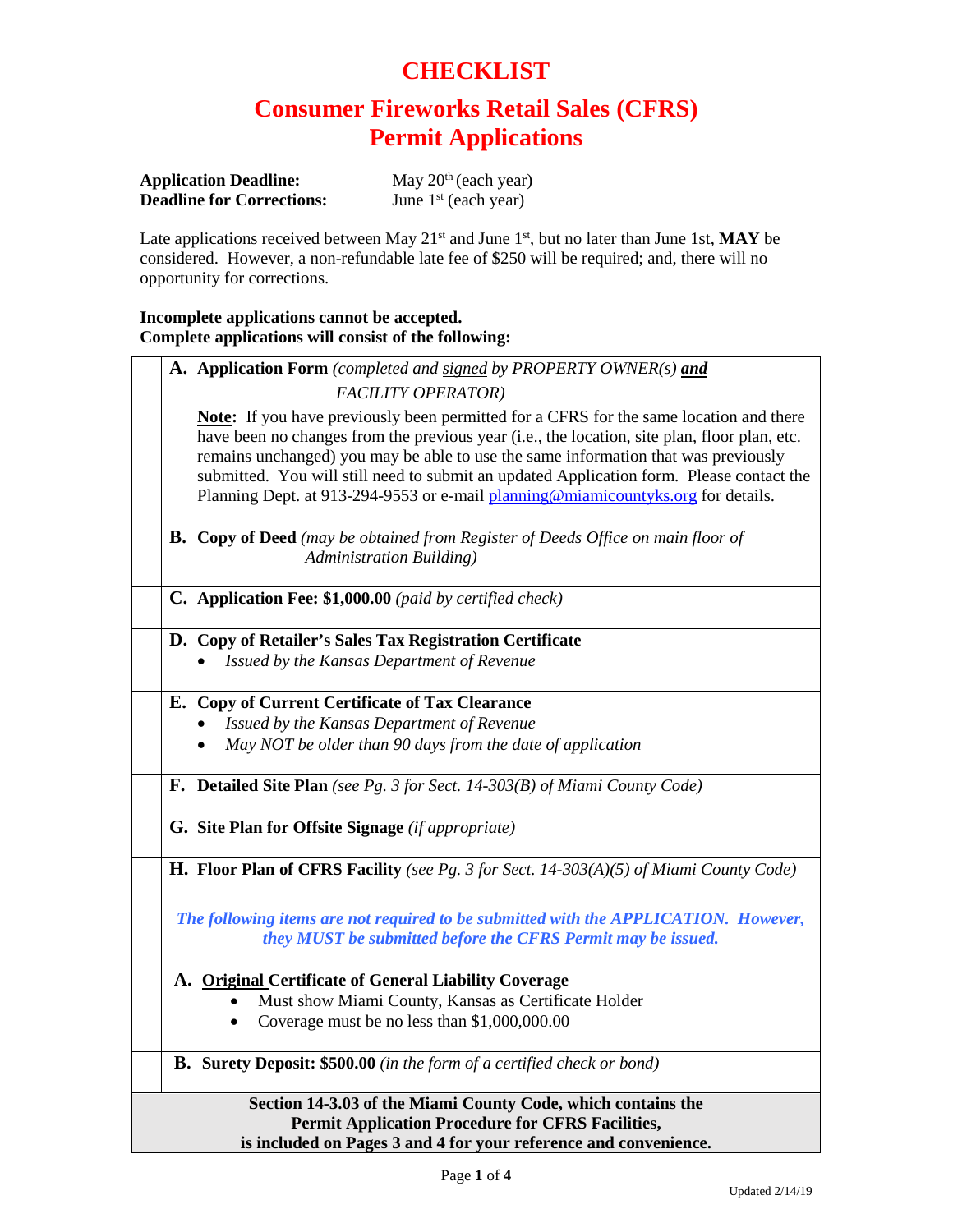## **Staff Use Only**

- **1.** Do not accept incomplete applications.
- **2.** Issue a receipt(s) for check(s).
- **3.** Date-stamp the Application form and Site Plan.
- **4.** Place entire packet in Janet's "IN" basket for processing.
- **5. IMMEDIATELY** distribute copies of Application, and request comments from:

Planning Director; County Engineer; Sheriff; Building Official; EMS Director; Director of Public Services; and Fire District.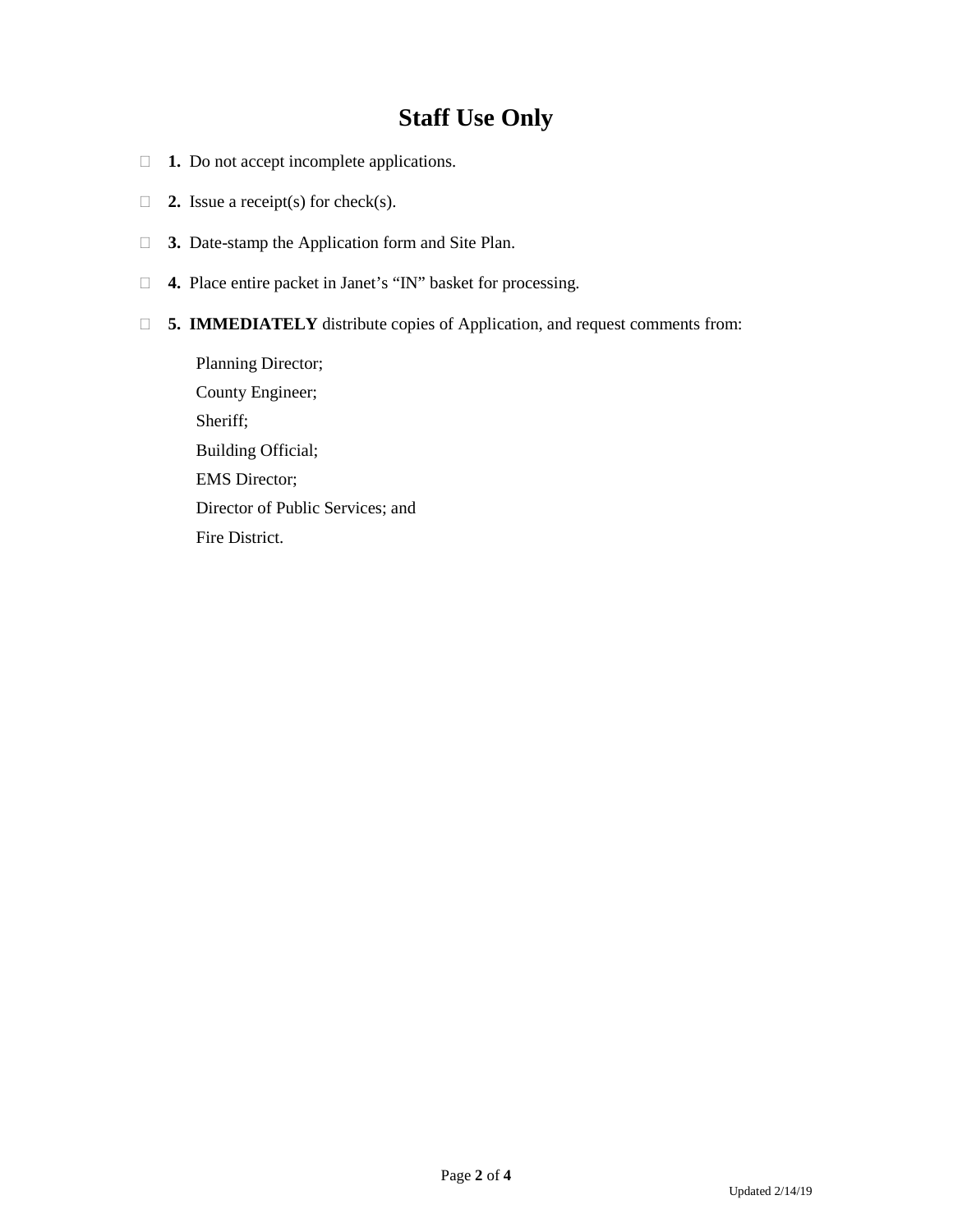### **MIAMI COUNTY CODE**

#### **ARTICLE 3. FIREWORKS (R10-03-010)**

#### **14-303. PERMIT APPLICATION PROCEDURE FOR CFRS FACILITY**

(A) A permit application for a Consumer Fireworks Retail Sales Facility (CFRS) Facility Permit shall be obtained from the Community Development Department and filed with said department on or before May 20th of any year with corrections to be received by June 1st. Late applications submitted between May 21st and June 1st "may" be considered with a nonrefundable late fee in the amount of \$250, with NO opportunity for corrections to be received at a later date. Applicant assumes all responsibility for an incomplete and/or inaccurate application that prevents the application from being approved. The operator of the CFRS facility, and the owner of record of the land upon which the facility will be located, shall sign the permit application. Applications for renewal of a CFRS facility, in which no changes are being made from the previous year, need only include items 1 through 3 of the application requirements listed below, with the CFRS facility application form. New CFRS facility permit applications must be accompanied with items 1 through 5 of the application requirements: (R17-04-013)

(1) Permit application fee in the amount of \$1,000, with a separate permit application being required for each CFRS facility;

(2) A copy of a "Retailer's Sales Tax Registration Certificate" issued by the Kansas Department of Revenue;

(3) A current Certificate of Tax Clearance issued by the Kansas Department of Revenue, no older 90 days from the date of application;

**(4) A detailed site plan of the facility and a separate site plan for offsite signage (if appropriate). Site plan requirements are listed below.** No application will be processed unless all appropriate fees and documentation as stated above are received.

**(5) A detailed floor plan of the facility showing all aisle ways and widths; exits; locations and type of fire extinguishers; exit signs and type; lighting and type; electrical panel and outlet location(s).**

- (6) Prior to issuance of the CFRS facility permit, the following items must be submitted:
- a) A surety deposit in the amount of \$500 for each CFRS location;

b) An original certificate of general liability coverage in an amount not less than \$1,000,000 on which Miami County is added as the "certificate holder" to the insurance policy.

**(B) The site plan, drawn to standard engineering scale, shall provide the following information:**

- **(1) All items specified in bullets J through Q as enumerated in Section 14-302;**
- **(2) The driveway entrance location, as well as off-street parking and number of spaces;**
- **(3) The distance between the CFRS facility and all property lines and right-of-ways;**
- **(4) An exterior lighting plan, if applicable**